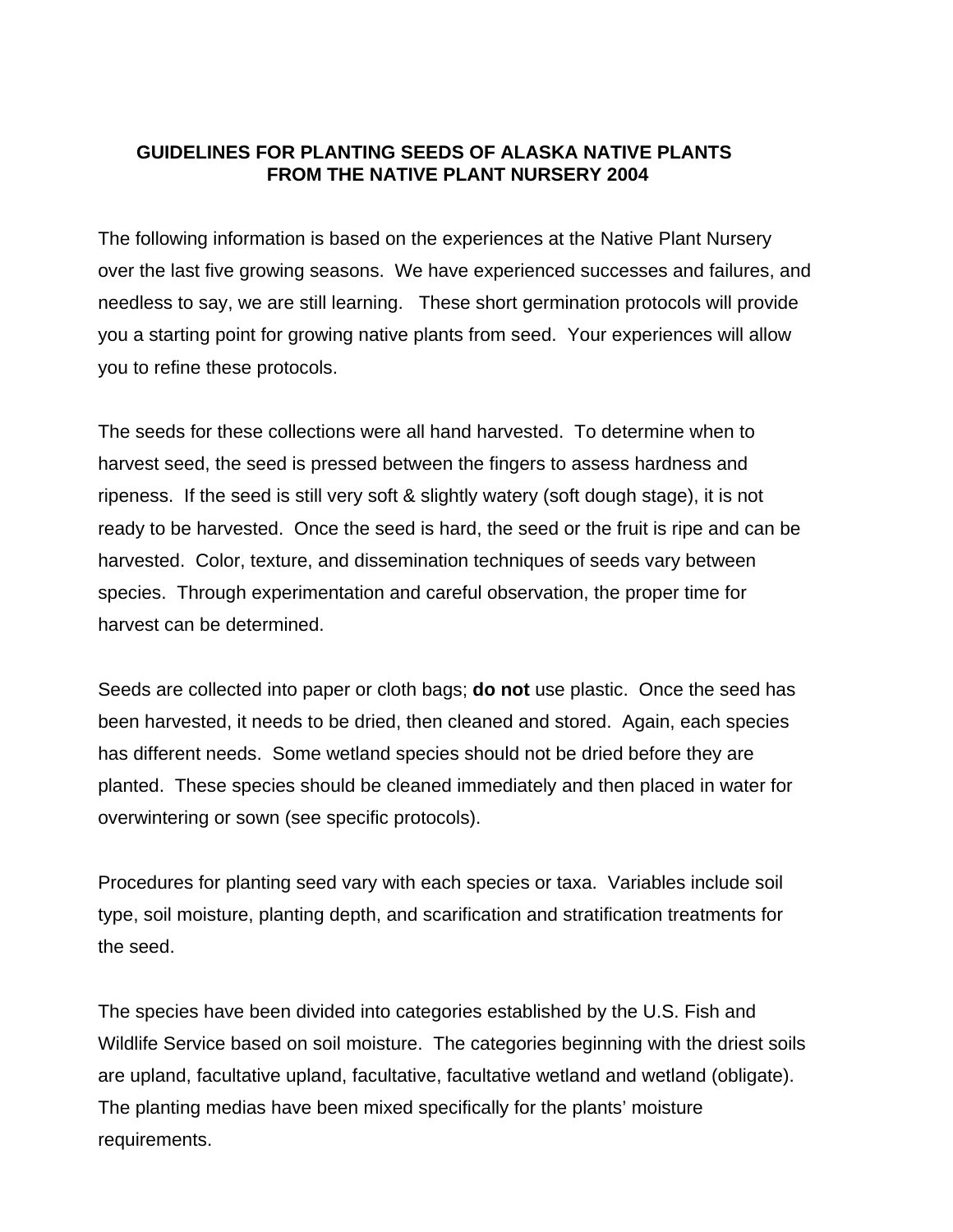**Soil Mixes –** used at the Native Plant Nursery

**Upland**-Sandy/gravelly = 2 ProMix HP:1 Grit\*: 1 Sand **Facultative Up** – Coarse/loamy = 3 ProMix HP: 1 Perlite: 1 Grit **Facultative –** Fine/loamy = 3 ProMix HP: 1 Perlite: 1 Sand **Facultative Wet** – Loamy = 3 ProMix HP: 2 Perlite **Wet (obligate)** – Organic = 1 Peat: 1 Vermiculite \*small gravel can be substituted for the grit

### **Scarification Methods**

Light scarification – Rub seed lightly by hand only once with a back and forth motion using fine grit sandpaper (150) Medium scarification – Rub seed with medium pressure by hand only once with a back and forth motion using a medium grit sandpaper (120) Hard Scarification – Rub seed with medium pressure by hand with a back and forth motion, twice using a coarse grit sandpaper (100)

Consult references listed at the end of this document for other stratification methods besides cold moist stratification, such as gibberellic acid, hot water and sulfuric acid.

**Fertilizer:** Generally plants are fertilized only after the first true leaves appear with a light application of 8-32-16.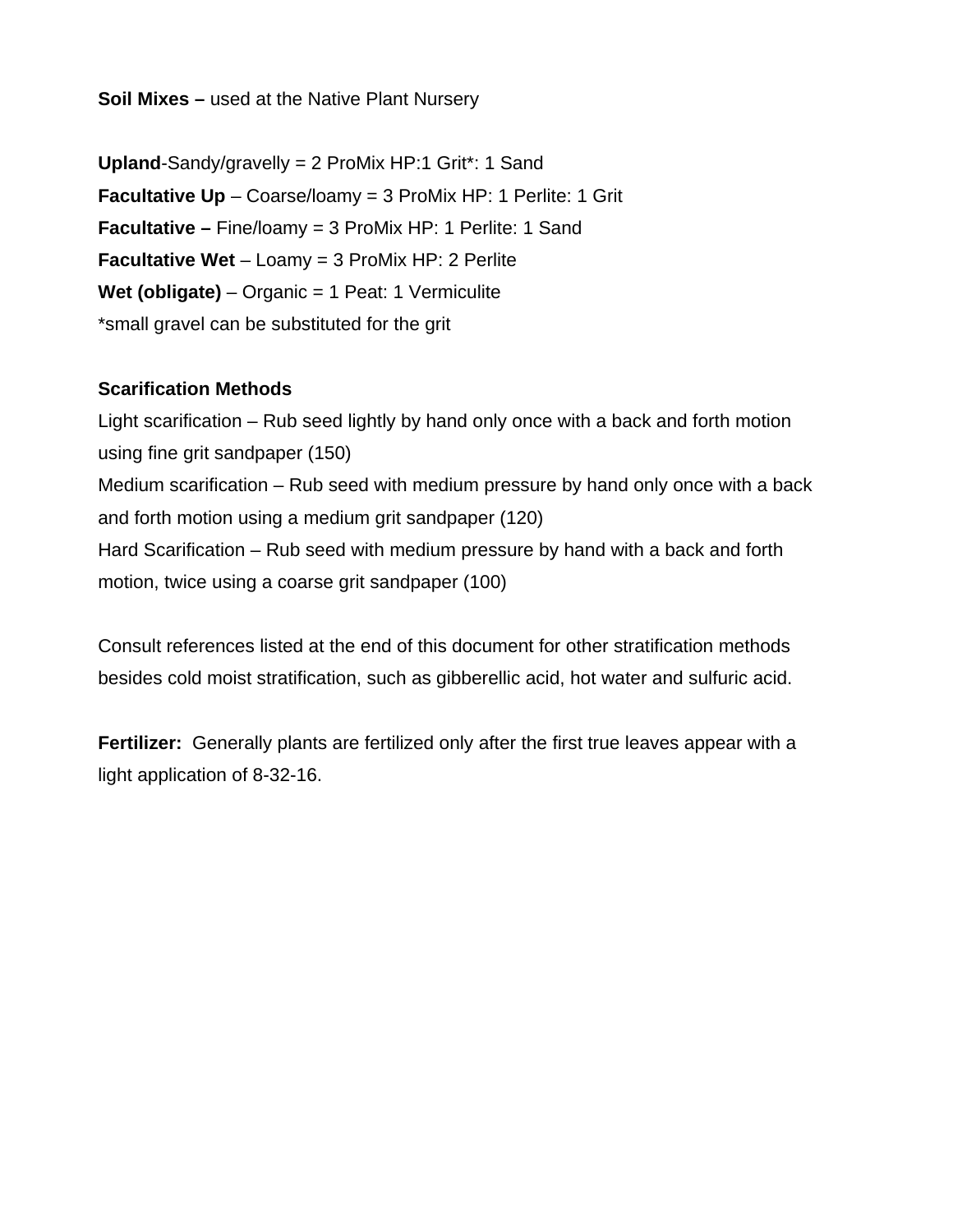## **SHORT PROTOCOLS**

## **Upland (dry soil) Plants**

*Arnica frigida* **(Snow Arnica) –**Requires cold stratification. Sow in Fall for germination the following Spring.

*Aruncus sylvester (A. dioicus)* **(Goat's Beard) –** Requires cold stratification. Wash seed in running water for 24 hrs. Sow in Fall.

*Astragalus alpinus* **(Milk-Vetch) –** Lightly scarify seed. Wash for 24 hrs. Sow in Fall.

*Erigeron purpuratus* **(Purple Fleabane) –** No pre-treatment – Fall seed – lightly cover with soil

*Draba incerta* **(Rockcress) –** No pre-treatment needed**.** Spring seed

*Hedysarum alpinum* **(Eskimo Potato) –** Lightly scarify. Soak for 12 hours. Sow in Fall.

*Lathyrus maritimus (L. japonicus* **var.** *maritimus)* **(Beach Pea) –** Needs cold stratification. Lightly scarify seed or nick seed coat with file. Soak in water for 24 hrs. Sow in Fall.

*Lesquerella arctica* **(Arctic Bladderpod) –** No pre-treatment needed. Sow in Fall

 *Lloydia serotina (***Common Alplily)** – Requires cold stratification. Wash for 24 hours. Sow in Fall

*Oxytropis campestris* **(Field Locoweed) –** Lightly scarify seed, soak in water overnight and sow in Fall.

*Oxytropis deflexa* **(Nodding Locoweed) –** Lightly scarify seed, then wash in cold running water for 12 hrs. Sow in Fall .

*Papaver alaskanum* **( Alaska Poppy)** No pre-treatment required. Cold stored seed grew well when planted in the Spring

*Papaver lapponicum* (Lapland Poppy) No pre-treatment required. Cold stored seed grew well when planted in the Spring

**Plantago canescens (Plantain)** No pre-treatment required. Cold stored seed grew well when planted in the Spring

*Polemonium pulcherrimum (Dwarf Jacob's Ladder) – Sow in Spring or Fall. No* pre-treatment necessary.

*Salix setchelliana* **(Setchell Willow)** Frozen seed can be planted without pre-treatment in the Spring.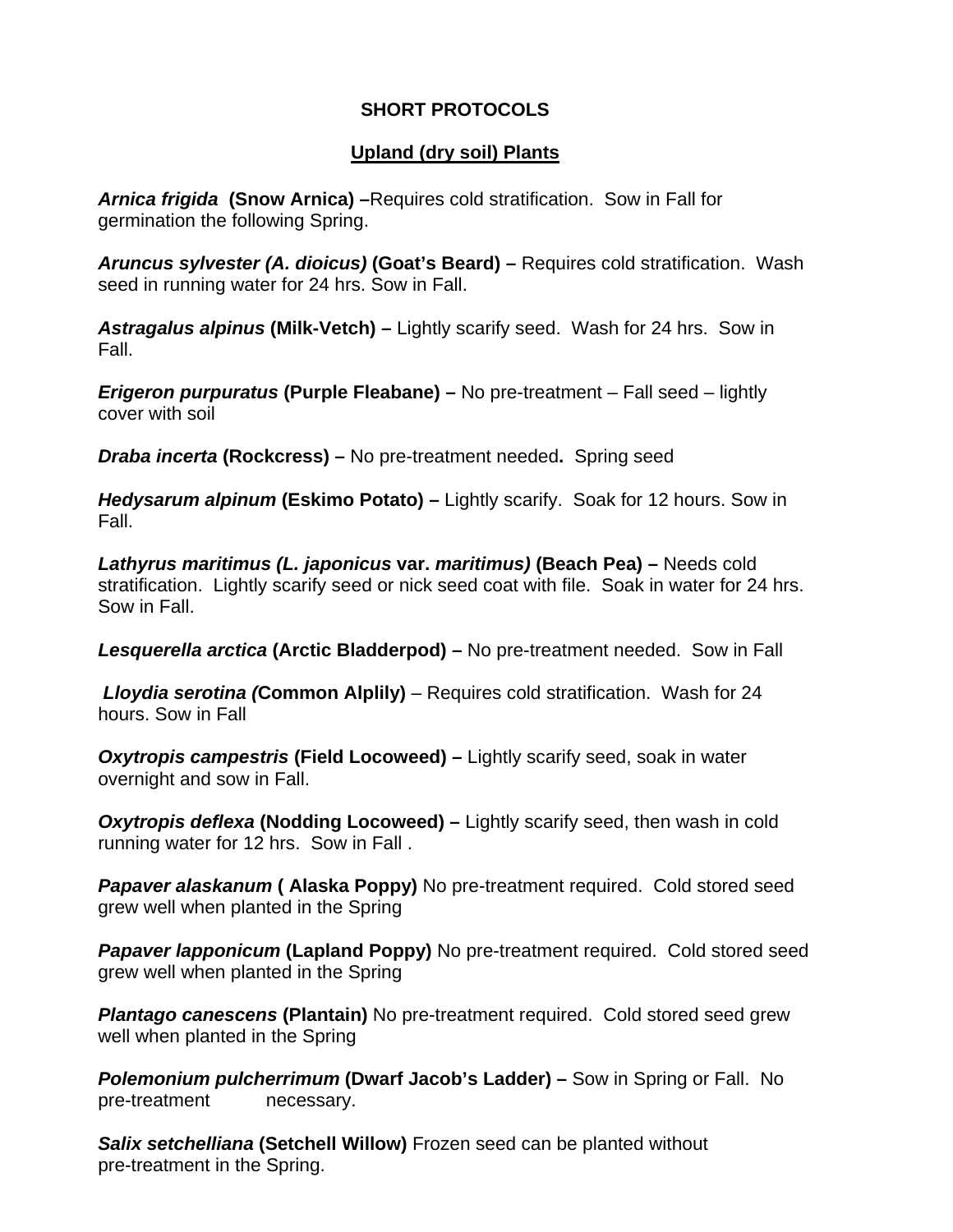*Shepherdia canadensis* **(Soapberry) –** Wash for 24 hrs. Place seed in moist peat and cold stratify for the Winter. Sow in Spring.

*Silene acaulis* **(Moss Campion) -** Requires cold stratification. Soak for 24 hours. Sow in fall. Cove seed lightly as it requires light for germination.

*Solidago decumbens* **(Goldenrod) –** No pre-treatment necessary.Sow in Spring or Fall. Cover seed lightly.

## **Facultative Upland (med – dry soil) Plants**

*Armeria maritima* **ssp***. arctica* **(Pink Sea Thrift)** – No pre-treatment necessary – Seed in Fall – cover lightly

*Luzula arcuata* **(Curved Woodrush)** Wash for 24 hours. Seed in Fall.

**Papaver macounii (Macoun's Poppy) –** Sow in Fall. Seed cold-stored for a season may be sowed in Spring. No pre-treatment necessary.

*Viburnum edule* **(Highbush Cranberry) –** Needs 3 months warm and 3 months cold stratification. Collect fresh seed in early winter. Separate seed from berries and sow. Keep moist @ 70° F for 3 months. Move to refrigerator (38-40°) for 3 months. Move to greenhouse in Spring.

# **Facultative (medium soil) Plants**

*Aconitum delphiniifolium* **(Monkshood) –** Difficult to germinate. Seed supposedly short-lived. Sow in Fall or as soon as seed is ripe. May take 2 years to germinate. Germination may be enhanced if seed is washed for 24 hours before sowing.

*Anemone narcissiflora* **(Narcissus Anemone) –** Requires cold stratification. Washing seed for 24 hours may aid germination. May take 2-3 years to germinate. Sow seed in Fall.

*Aquilegia formosa* **(Western Columbine) –** Sow in Fall for germination the following Spring. Slow to germinate. May require 2 years for all of the seed to germinate, but will not take as long as *Aconitum*.

*Astragalus americanus* **(American Milkvetch) –** Scarify seed lightly and soak in water for 24 hrs. before sowing in Fall for germination the following Spring.

*Betula nana/glandulosa* **(Dwarf Birch) –** No pre-treatment needed. Sow in fall.

*Boykinia richardsonii* **(Alaska Boykinia) –** Sow in Spring or Fall. No pre-treatment necessary.

*Epilobium (Chamerion) latifolium* **(Dwarf Fireweed) –** Sow seed in Fall for germination the following Spring. No pre-treatment necessary.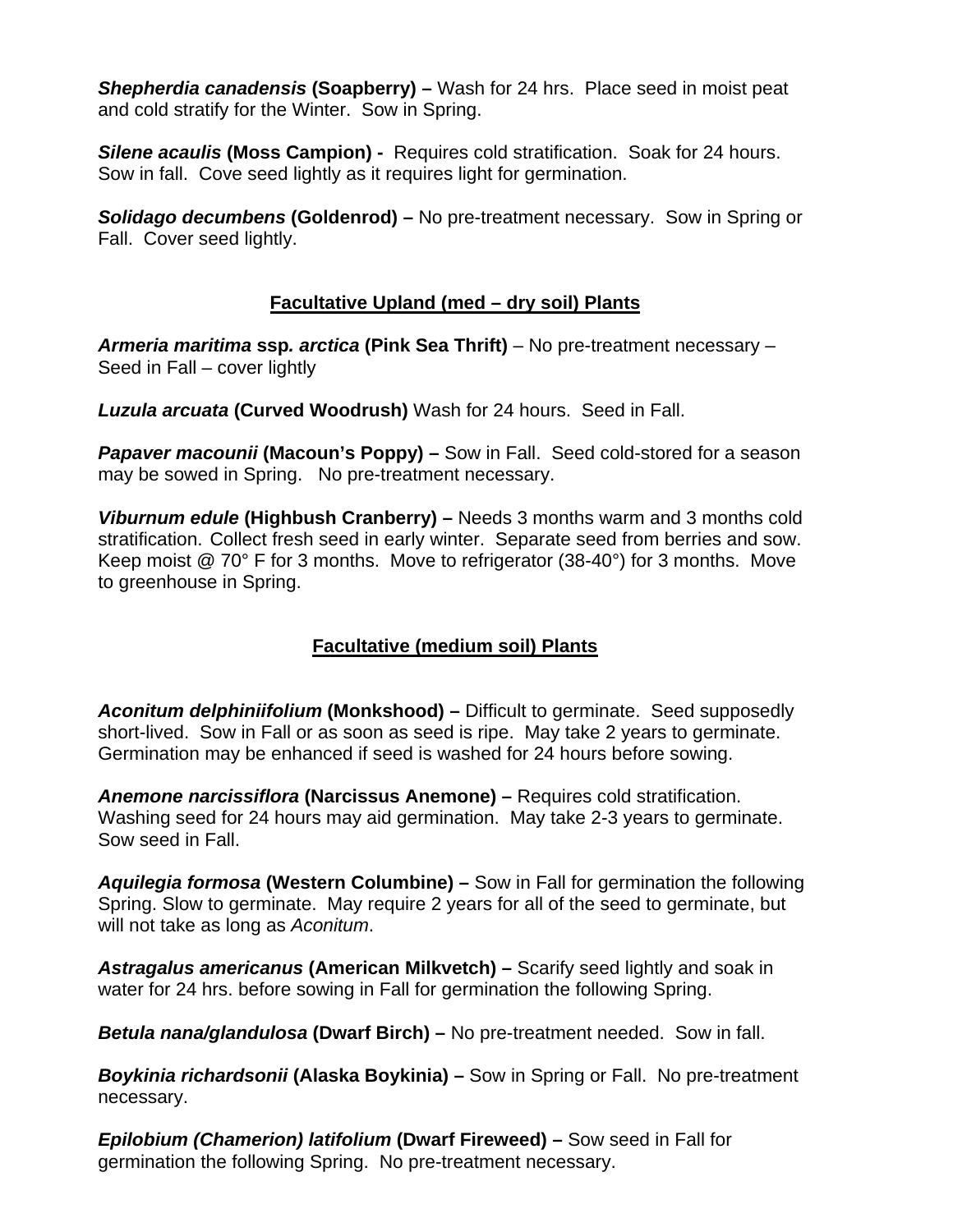*Delphinium glaucum (Larkspur) - Sow in Fall for germination the following Spring.* May take 2 years for all seed to germinate.Washing seeds for 24 hours may help.

*Geranium erianthum* **(Northern Geranium) –** Soak in warm water for 24 hrs. Sow in early Spring.

*Leptarrhena pyrolifolia* **(Leatherleaf) -** Sow in Fall for germination the following Spring. No pre-treatment necessary.

*Luetkea pectinata* **(Ptarmiganfoot) –** No pre-treatment needed. Sow in Fall.

*Minuartia sp.* **(Stichwort) –** No pre-treatment needed. Sow in Fall.

*Polemonium acutiflorum* **(Tall Jacob's Ladder) –** Cold-stored seed may be sown in Spring.Fresh seed should be soaked for 24 hrs. and sown in Fall for Spring germination.

*Sanguisorba officinalis* **(Great Burnet) –** Sow cold-stored seed in Spring or Fall. No pre-treatment necessary.

*Senecio triangularis* **(Groundsel) –** Requires cold moist stratification. Sow in Fall on soil surface. Requires light for germination.

## **Facultative Wetland (med-wet soil) Plants**

*Arnica amplexicaulis* **(Clasping Arnica) –** wash seed in running water for 24 hours – sow in Fall.

*Carex mertensii* **(Mertens' Sedge) –**wash cold-stored seed in running water for 12 hours, sow in Spring or Fall and cover seed very lightly. Keep wet.

*Rumex arcticus* **(Arctic Dock) –** Sow in Fall. Cover seed lightly. No pre-treatment needed.

*Vaccinium caespitosum* **– (Dwarf Blueberry )** Seed requires cold treatment. Sow seed in Fall. Keep moist. Cover lightly.

## **Wetland (wet soil) Obligate Plants**

*Arctophila fulva* **(Pendantgrass) -** Requires cold moist stratification. In Fall, place seeds in cloth bag and wash in cold running water for 24 hours. Then sow on very moist medium and keep cold and moist through the winter. Bring into greenhouse or indoors in Spring for germination. Keep moist.

*Carex aquatilis* **(Water Sedge) –** Requires cold moist stratification. In Fall, place seeds in cloth bag and wash in cold running water for 24 hours. Bags may then be placed between moist peat (peat sandwich) and kept cold and moist for the winter. Sow in Spring and keep wet. Alternate: After washing, sow in wetland soil mix and keep cold & moist thru the winter. If seed freezes solid and remains frozen,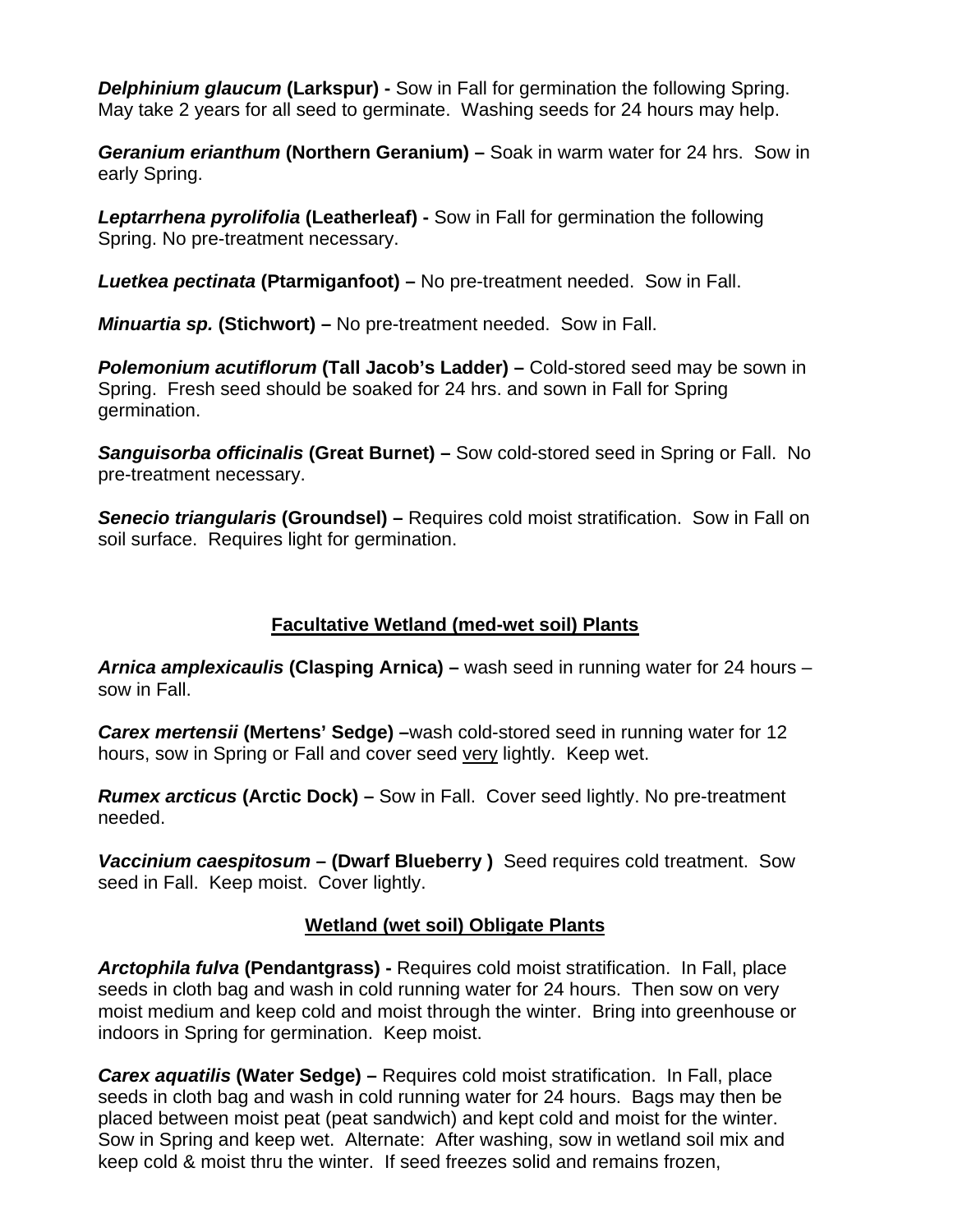germination will not be as good as when the seed is exposed primarily to cold (slightly above freezing temperatures) during the winter.

*Carex utriculata* **(Beaked Sedge) –** Treatment is the same as for *Carex aquatilis.*

*Drosera rotundifolia* **(Roundleaf Sundew) –** Sow in Fall onto wet peat. Keep moist. Prefers acidic soil.

*Menyanthes trifoliata* **(Buckbean) –** Place newly collected seed in water. Keep in water and expose to cold overwinter. Sow in Spring.

*Myrica gale* **(Sweetgale) –** Wash seed for 24 hours. Sow seed Fall. Keep moist. Cover lightly. Gibberellic acid (GA-3) @ 1,000 ppm may enhance germination. See Deno reference below.

*Pinguicula vulgaris* **(Common Butterwort) –** No pre-treatment needed. Sow in Fall in a 3 parts peat : 1 part sand soil media. Prefers slightly neutral to alkaline soil. Keep wet.

*Schoenoplectus tabernaemontani (Scirpus validus)* **(Bulrush / Tule) –** Sow seed in Fall on moist soil medium. Cold moist stratification and light are required for best germination. Keep soil saturated.

*Typha latifolia* **(Cattail) –** Sow seed in Fall onto a saturated soil medium. Cover very lightly with soil. Light is required for germination. Keep soil saturated with water during germination.

## **Remember these General Guidelines**

- Many native Alaskan plant seeds require 4-6 months of cold stratification. This is most easily accomplished by sowing the seed into a moist growth medium such as Pro-Mix in the Fall, and leaving it outside or in a refrigerator. Do not let the seed dry out.
- If the guidelines say to sow the seed on top of the soil, or to cover the seed lightly, light is a requirement for successful germination. If the seed is covered too much or kept in the dark, the seed may not germinate.
- Seeds of wetland plants generally require a soil medium completely saturated with water. In most cases, as soon as the seed starts to germinate, it will anchor itself with its root to the medium. At this point, the seed may be submerged slightly. If submerged before germination occurs, the seed may float to the surface and disperse or aggregate.
- To wash seed in running water, place seed in a small cloth bag with a weave tight enough to retain the seed. Tie off the open bag end to a faucet and run a slow flow through the bag. Cookware stores often have small cloth bags with ties for tea or herbs.
- Despite any and all treatments, some seed may not germinate because it had low viability